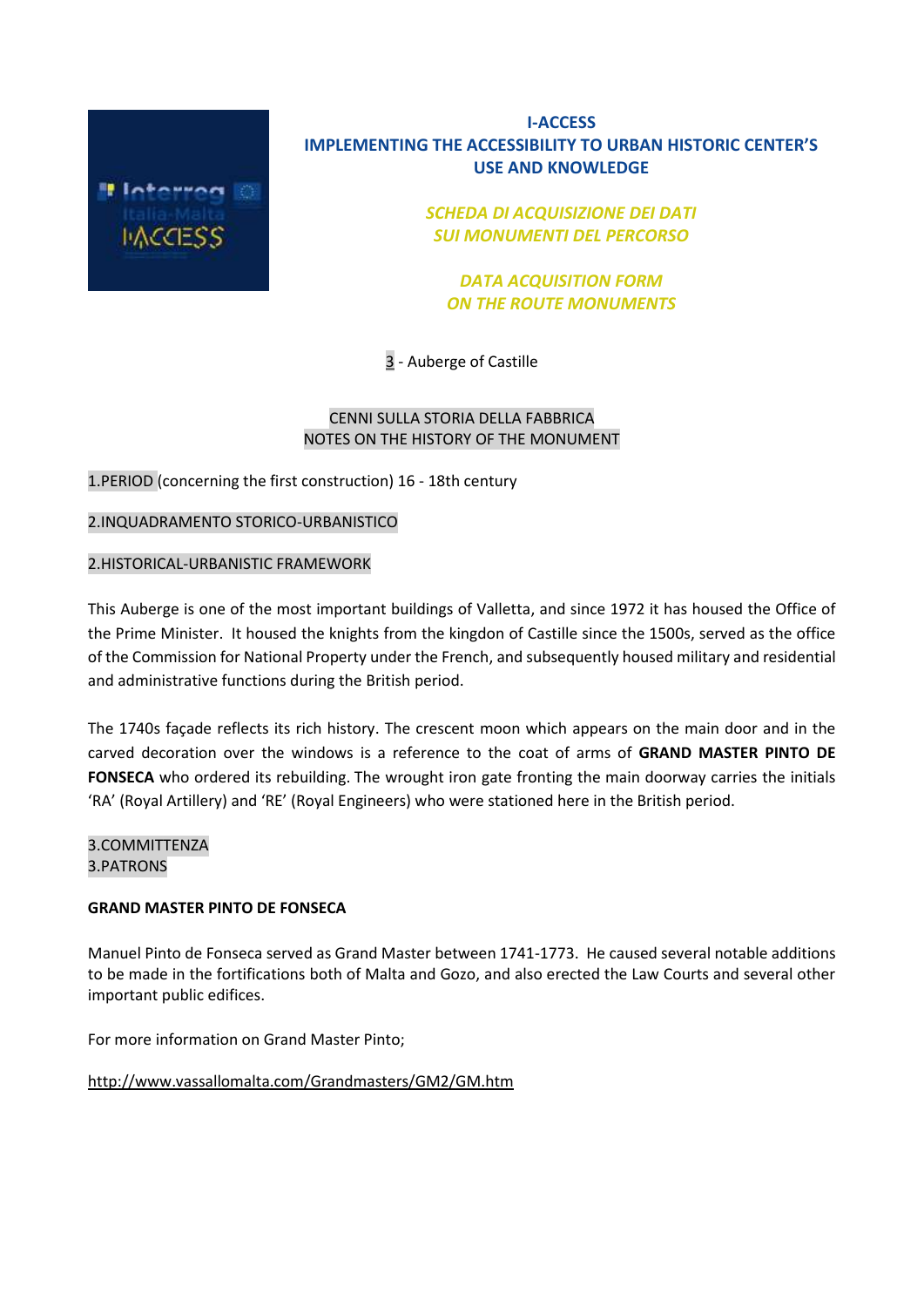### 4.FASI COSTRUTTIVE 4.CONSTRUCTION PHASES

The first auberge was built in the 16th century. The present facade dates back to the 1740s.

The original Grand Master's Coat of Arms and bust placed just over the central window of the new facade were found to be too large and heavy. They were removed and replaced in 1766 – 1768 to avoid damaging the building fabric. In 1791, the main door was enlarged, while an arch for the main door and a large staircase in the parapet were constructed.

In the 1930s the building acquired the prominence that it enjoys today, when the Duke of York avenue, nowadays known as Girolamo Cassar Avenue, was built to create a new entrance for traffic into Valletta. The new road which regrettably necessitated the removal of part of the parapet wall of the fortifications.

In 1934, the original marble bust of Grand Master Pinto was removed for better preservation and replaced by a bronze version. During the Second World War, in 1942, the area to the right of the main entrance and the ceiling of one of the front halls were damaged. These were rebuilt after the war.

Restoration of the auberge's facade took place between 2009 and 2014. The works were undertaken by the Restoration Unit of the Ministry of Resources. The restoration entailed cleaning of the stonework, reattachment and replacement of stonework as well as the conservation of the bronze bust.

## <https://restoration.gov.mt/en/otherprojects/completedprojects/Pages/Castille.aspx>

### <https://vassallohistory.wordpress.com/auberges-in-malta/>

### <https://timesofmalta.com/articles/view/restoration-of-auberge-de-castilles-facade-starts.317774>

5.TIPOLOGIA E RIFERIMENTI ARCHITETTONICI (descrizione dell'interno, dell'esterno, materiali e tecniche costruttive tradizionali…) 5. ARCHITECTURAL TYPOLOGY AND COMPARISONS (description of the interior, exterior, traditional materials and construction techniques...)

The first Auberge, appears to have had a more military character while the present Auberge was built in the flamboyant Baroque style.

The façade is richly decorated with pilasters (which are said to have been built on the previous ones of the first Auberge), a recessed panel and a centrepiece projection of pleasing proportions. Five windows are found on each side of the main entrance, which according to some sources are also located on the exact place of the first Auberge. They are secured with wrought iron grilles with Pinto's half moon emblem. On each window one also finds the abbreviation E.P (Emanuel Pinto)- a rare monogram on the buildings in Valletta. In line with the Baroque style, the new Auberge carried a higher front elevation that made it visible above the bastions.

The interior consists of large halls and private rooms which surround a large courtyard. A magnificent staircase in Baroque style leads to the first floor. This staircase is attributed to the Maltese architect Andrea Belli.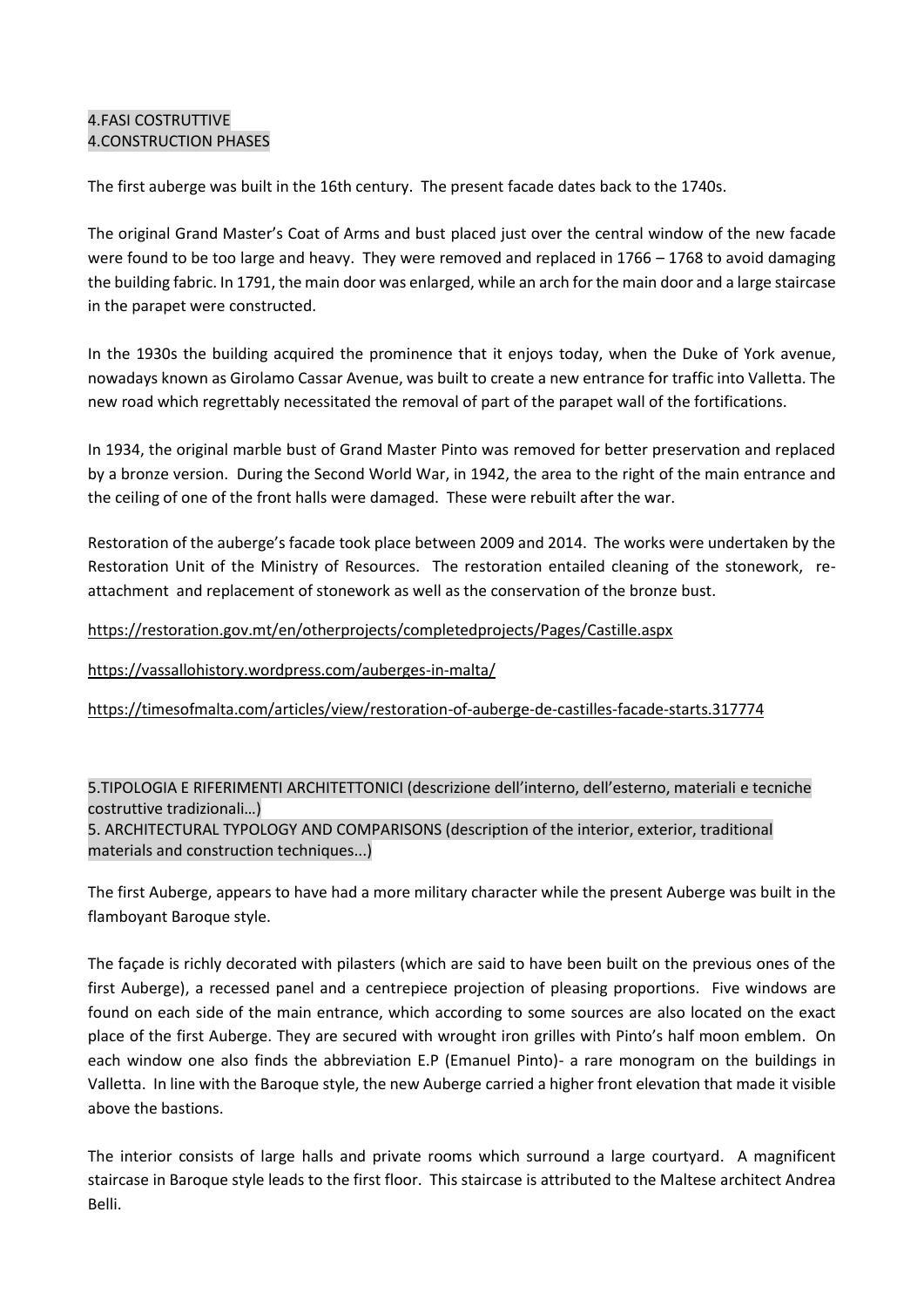### For more information;

### <https://restoration.gov.mt/en/otherprojects/completedprojects/Pages/Castille.aspx>

## 6.OPERATORI COINVOLTI 6.ARCHITECTS, DESIGNERS AND MASONS INVOLVED

### **Livello 1**

**GIROLAMO CASSAR** – also known as Ġlormu Cassar, was a Maltese architect and military engineer who designed many buildings in the capital Valletta, among which, the first Auberge of Castille in 1574.

Girolamo Cassar was born in 1520 to a Sicilian family who had lived in the Maltese islands since around 1440. He became assistant to Francesco Laparelli in the building of Valletta and helped him design some of the fortifications. He took over following Laparelli's departure from Malta in 1569 (and his death a year later). Since Cassar had only designed military architecture before, he briefly went to study in Italy where he learnt about mannerist architecture. He returned to Malta within a year and he began to design various buildings Among the buildings he designed in Valletta there were the Grandmaster's Palace, almost all of the Auberges in Valletta and the Conventual Church of Saint John's (nowadays the Co-Cathedral).

**DOMENICO CACHIA –** architect who redesigned the Auberge as we see it today.

Domenico Cachia (c. 1690–1761) was a Maltese master builder involved in the construction of several notable buildings, including the second Auberge de Castille in Valletta following the designs of architect Andrea Belli.

**ANDREA BELLI –** Maltese architect responsible for the interior staircase of the auberge of Castille as we see it today.

Andrea Belli (1703-1772) is one of the most prominent Maltese Baroque architects of his day. He was also a merchant and an exporter of Maltese stone. In 1741, he was commissioned to build the staircase at the Auberge de Castille in Valletta.

For more information on Girolamo Cassar:

<https://vassallohistory.wordpress.com/maltese-architects/>

For more information on Andrea Belli:

<https://timesofmalta.com/articles/view/Andrea-Belli-s-anniversary.420505>

7.FONTI BIBLIOGRAFICHE 7.BIBLIOGRAPHIC SOURCES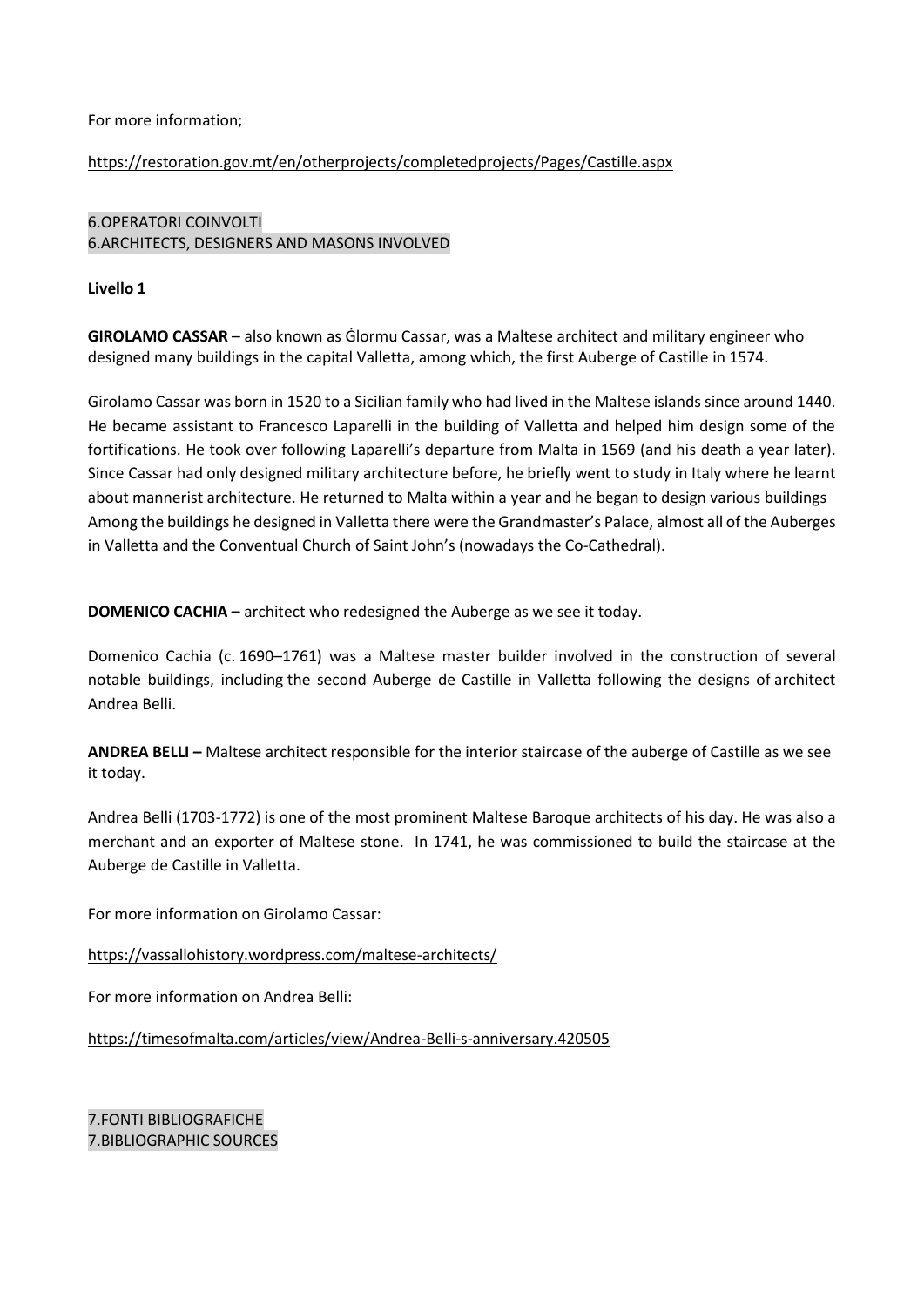Bonello, Giovanni. *Valletta : Lost City : Memories of Places and Times : Vol. 1 / 1*. Ed. Fondazzjoni Patrimonju Malti., 2015.

---. *Valletta : Lost City : Memories of Places and Times : Vol. 2 / 2*. Ed. Fondazzjoni Patrimonju Malti., 2017.

- Ganado, Albert. *Valletta Città Nuova : A Map History (1566-1600)*. Eds. David Woodward and Arthur H. Robinson. San Gwann: San Gwann : P.E.G, 2003.
- Hughes, Quentin J. *The Building of Malta during the Period of the Knights of St. John of Jerusalem, 1530-1795*. London: London : Alec Tiranti, 1956.

Mahoney, Leonard. *5000 Years of Architecture in Malta*. Valletta: Valletta : Valletta Publishing, 1996.

---. *A History of Maltese Architecture : From Ancient Times Up to 1800*. Malta: Malta : s.n, 1988.

Ufficju tal-Prim Ministru. *ll-Berga Ta' Kastilja = Auberge De Castille*. Ed. Ufficju tal-Prim Ministru. Ufficju tal-Prim Ministru, 2011.

Vella, Godwin, and Daniel Cilia. *Valletta 1566 : Melita Renascens*. Malta : Malta : Heritage Malta, 2016.

Vella, Theresa. *Charles Frederick De Brocktorff : Watercolours of Malta at the National Library, Valletta, Volume II*. Ed. Giovanni Bonello., 2008.

Zammit, Themistocles. *Valletta. an Historical Sketch*. Empire Press, 1929.

#### 8.FONTI CARTOGRAFICHE E ICONOGRAFICHE

#### 8.CARTOGRAPHIC AND ICONOGRAPHIC SOURCES

*Elevazione dell'Alberga di Castiglia e Portogallo.* By CharleS Francois de Mondion, 18th century. National Library of Malta Inv. No. Plans Collection V26.

### 10.ELENCO E DESCRIZIONE DELLE OPERE D'ART

#### 10. WORKS OF ART INVENTORY AND DESCRIPTIONS

The Auberge is only open to the public on special occasions. It houses a heritage collection that spans throughout Malta's history. The collection includes furniture, paintings, sculpture and majolicas. The